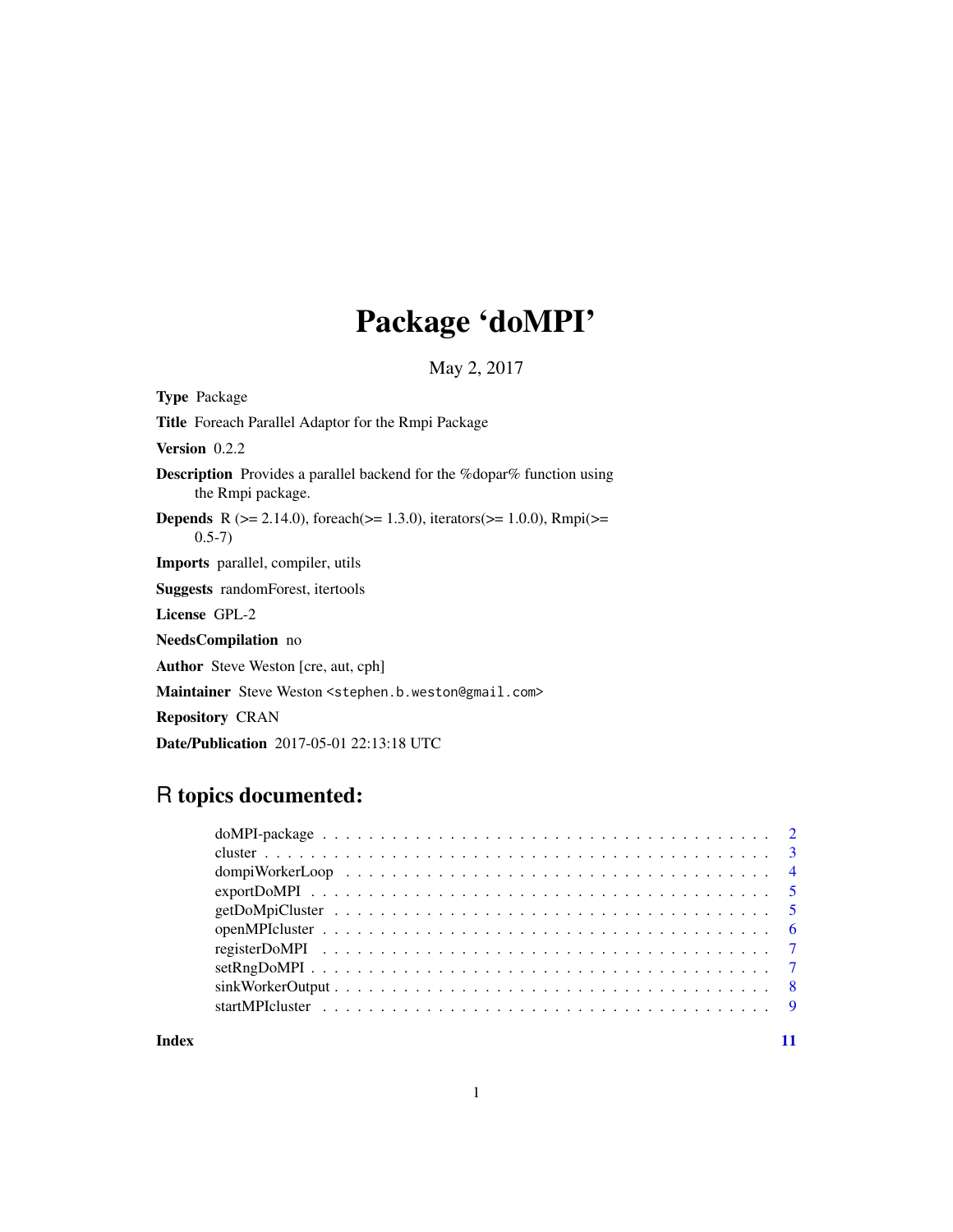<span id="page-1-1"></span><span id="page-1-0"></span>

#### Description

The doMPI package provides a parallel backend for the foreach package. It is similar to the doSNOW package, but uses Rmpi directly. This allows it to do more, and execute more efficiently. It can also make use of the multicore package to execute tasks across multiple cores on the worker nodes. This is can give very good performance on a computer cluster with multicore processors.

#### Details

There are several backend-specific options that can be specified when using doMPI. They are specified to foreach as a list using the .options.mpi argument. The currently supported options are:

| chunkSize       | Number of tasks to send at a time to the cluster workers          |
|-----------------|-------------------------------------------------------------------|
| info            | Display extra information, particularly about exported variables  |
| initEnvir       | A function to be called on each worker before executing any tasks |
| initArgs        | List of extra arguments to pass to the initenvir function         |
| initEnvirMaster | A function called on the master at the same time as initenvir     |
| initArgsMaster  | List of extra arguments to pass to the initenvir Master function  |
| finalEnvir      | A function to be called on each worker after executing all tasks  |
| finalArgs       | List of extra arguments to pass to the final Envir function       |
| profile         | Display profiling information from the master's point of view     |
| bcastThreshold  | Used to decide whether to piggy-back or broadcast job data        |
| forcePiggyback  | Always piggy-back job environment with first task to each worker  |
| nocompile       | Don't compile the R expression                                    |
| seed            | Starting seed for tasks                                           |
|                 |                                                                   |

The chunkSize option is particularly important, since it can be much more efficient to send more than one task at a time to the workers, particularly when the tasks execute quickly. Also, it can allow the workers to execute those tasks in parallel using the mclapply function from the multicore package. The default value is 1.

The info option is used to print general information that is specific to the doMPI backend. This includes information on what variables are exported, for example. The default value is FALSE.

The initEnvir option is useful for preparing the workers to execute the subsequent tasks. The execution environment is passed as the first argument to this function. That allows you to define new variables in the environment, for example. If initArgs is defined, the contents of the list will be passed as arguments to the initEnvir function after the environment object.

The initEnvirMaster option is useful if you want to send data from the master to the workers explicitly, perhaps using mpi.bcast. This avoids object serialization, which could improve performance for large matrices, for example. The initArgsMaster option works like initArgs, however, it is probably less useful, since the initEnvirMaster function runs locally, and can access variables via lexical scoping.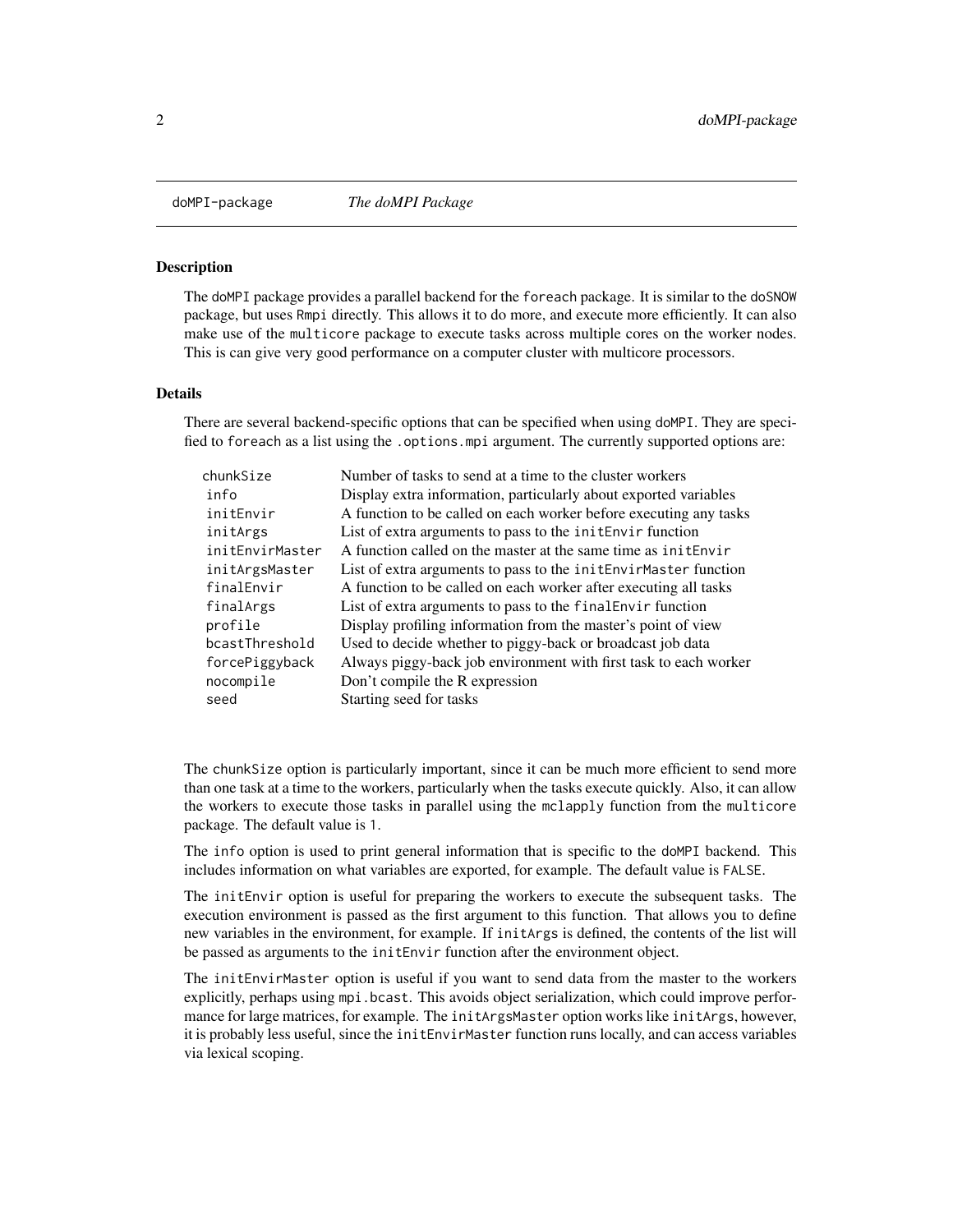#### <span id="page-2-0"></span>cluster 3

The finalEnvir option is useful for "finalizing" the execution environment. It works pretty much the same as the initEnvir function, getting extra arguments from a list specified with the finalArgs option.

The profile option is used to print profiling information at the end of the %dopar% execution. It basically lists the time spent sending tasks to the workers and retrieving results from them. The default value is FALSE.

The bcastThreshold option is used to decide whether to piggy-back the job data, or broadcast it. The job data is serialized, and if it is smaller than bcastThreshold, it is piggy-backed, otherwise, it is broadcast. Note that if you want to force piggy-backing, you should use the forcePiggyback, rather than setting bcastThreshold to a very large value. That avoids serializing the job data twice, which can be time consuming.

The forcePiggyback option is used to force the job data to be "piggy-backed" with the first task to each of the workers. If the value is FALSE, the data may still be piggy-backed, but it is not guaranteed. In general, the job data is only piggy-backed if it is relatively small. The default value is FALSE.

The nocompile option is used to disable compilation of the R expression in the body of the foreach loop. The default value is FALSE.

The seed option is used for achieving reproducible results. If set to a single numeric value, such as 27, it is converted to a value that can be passed to the nextRNGSubStream function from the **parallel** package. This value is assigned to the global .Random.seed variable on some cluster worker when it executes the first task (or task chunk). The nextRNGSubStream function is used to generate subsequent values that are assigned to .Random.seed when executing subsequent tasks. Thus, RNG substreams are associated with tasks, rather than workers. This is necessary for reproducible results, since the **doMPI** package uses load balancing techniques that can result in different tasks being executed by different workers on different runs of the same foreach loop. The default value of the seed option is NULL.

Additional documentation is available on the following functions:

| startMPIcluster | Create and start an MPI cluster object                        |
|-----------------|---------------------------------------------------------------|
| registerDoMPI   | Register a cluster object to be used with %dopar%             |
| closeCluster    | Shutdown and close a cluster object                           |
| clusterSize     | Return the number of workers associated with a cluster object |
| setRngDoMPI     | Initialize parallel random number generation on a cluster     |

For a complete list of functions with individual help pages, use library(help="doMPI"). Use the command vignette("doMPI") to view the vignette entitled "Introduction to doMPI". Also, there are a number of doMPI example scripts in the examples directory of the doMPI installation.

cluster *Cluster Management Functions*

#### **Description**

clusterSize returns the number of workers in a cluster. closeCluster shuts down and cleans up a cluster.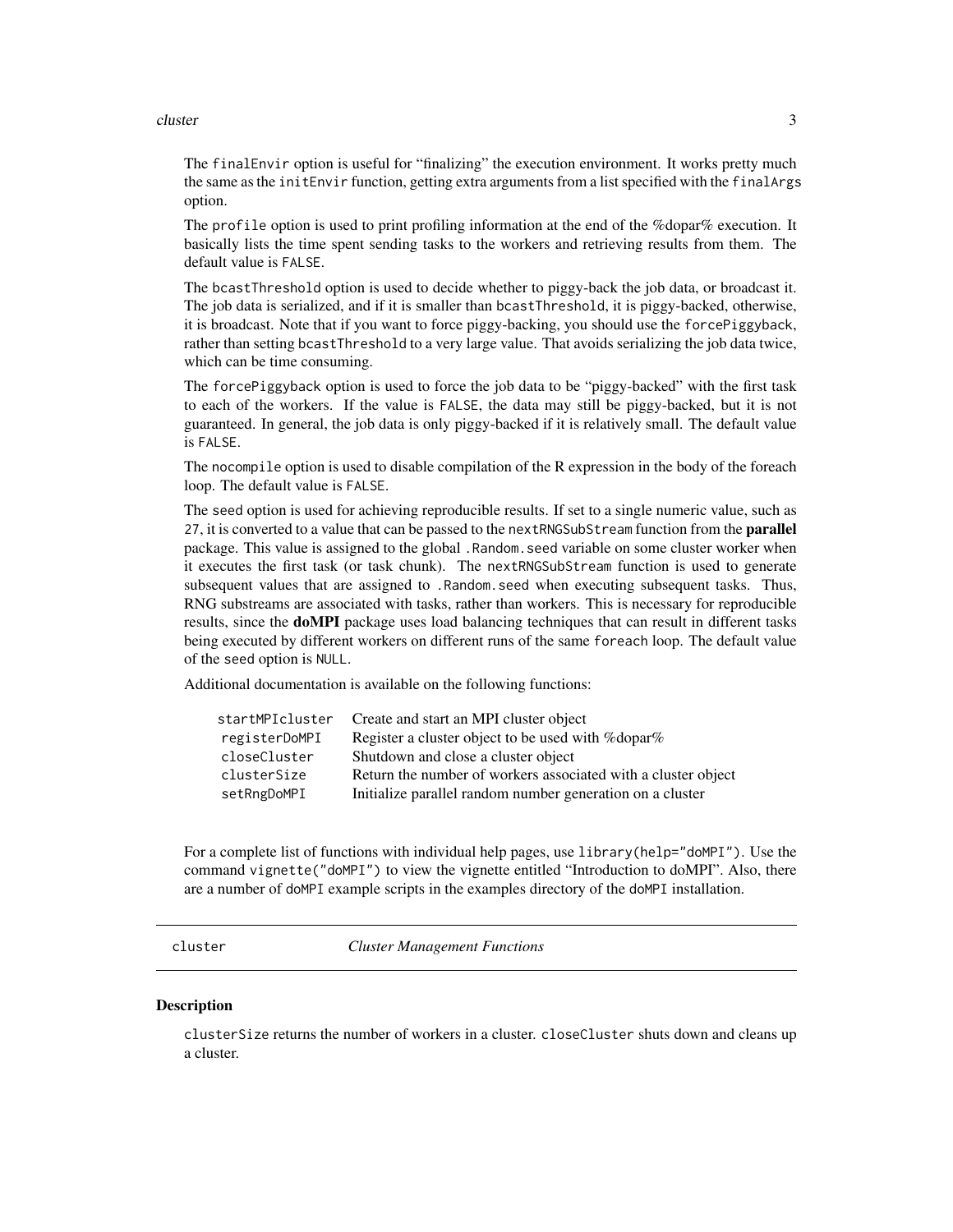## Usage

```
clusterSize(cl, ...)
closeCluster(cl, ...)
```
# Arguments

| c1                      | The cluster object. |
|-------------------------|---------------------|
| $\cdot$ $\cdot$ $\cdot$ | Currently unused.   |

dompiWorkerLoop *Create and start an MPI cluster*

# Description

The dompiWorkerLoop function is used from a cluster worker to run the worker loop in order to execute worker tasks. This is intended to be used from a doMPI script that is executed in "nonspawn" mode.

# Usage

dompiWorkerLoop(cl, cores=1, verbose=FALSE)

# Arguments

| cl      | a dompicluster object created with startMPIcluster.                 |
|---------|---------------------------------------------------------------------|
| cores   | Maximum number of cores for workers to use. Defaults to 1.          |
| verbose | Indicates if verbose messages should be enabled. Defaults to FALSE. |

# Examples

```
## Not run:
cl <- openMPIcluster()
dompiWorkerLoop(cl)
```
<span id="page-3-0"></span>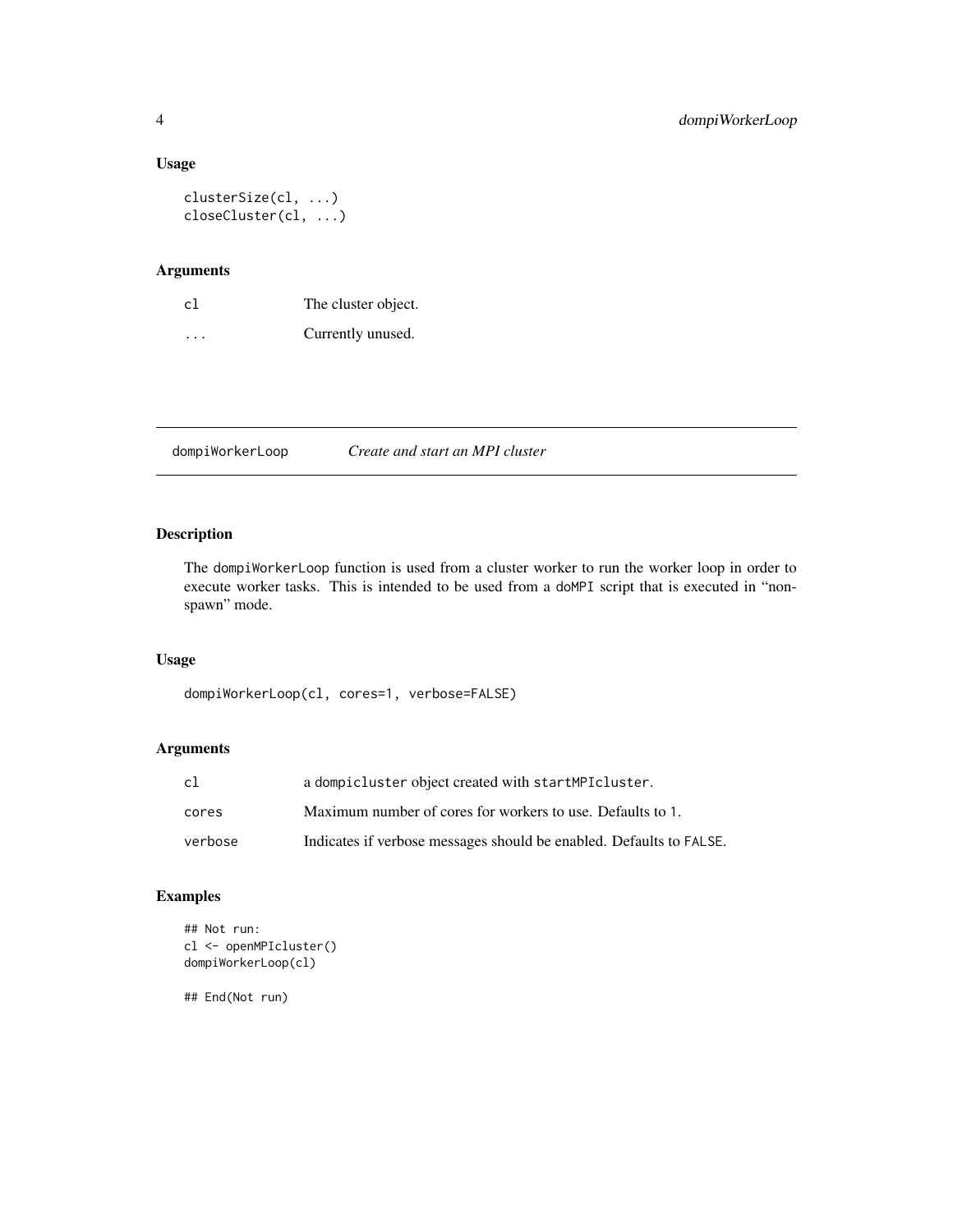<span id="page-4-0"></span>

# Description

The exportDoMPI function exports variables to a doMPI cluster.

# Usage

exportDoMPI(cl, varlist, envir=.GlobalEnv)

# Arguments

| c1      | The doMPI cluster.                 |
|---------|------------------------------------|
| varlist | Vector of variable names.          |
| envir   | Environment to get variables from. |

# Examples

```
## Not run:
cl <- startMPIcluster(count=2)
f <- function() 'foo'
g \leftarrow function() f()exportDoMPI(cl, c('f', 'g'))
## End(Not run)
```
getDoMpiCluster *Get the registered doMPI cluster object*

# Description

The getDoMpiCluster function is used to get the cluster object that was registered using the registerDoMPI function. This can be useful when you want to get the communicator object for performing MPI operations in a foreach program.

# Usage

getDoMpiCluster()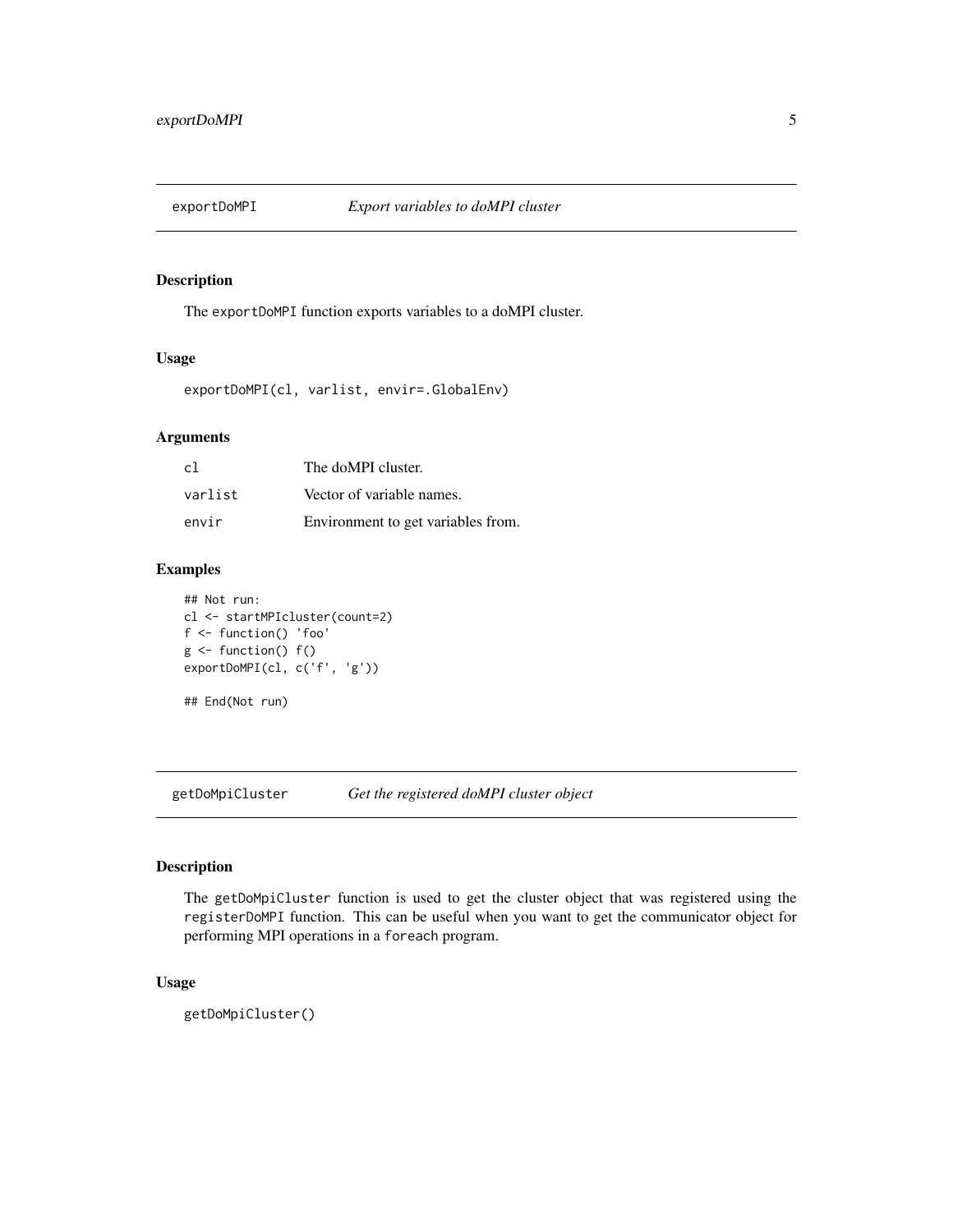<span id="page-5-0"></span>

#### Description

The openMPIcluster function is used to create an MPI cluster object in a cluster worker. It is never executed by the master process. Unlike startMPIcluster, it does not actually launch workers. It simply creates an MPI cluster object, which is passed to the workerLoop function. It is used internally in spawn mode, but it also needs to be used in doMPI scripts that are started in non-spawn mode.

#### Usage

```
openMPIcluster(bcast=TRUE, comm=0, workerid=mpi.comm.rank(comm), verbose=FALSE,
              mtag=10, wtag=11)
```
#### Arguments

| bcast    | Indicates if a true MPI broadcast should be used to send shared "job" data to<br>the workers. If FALSE is specified, the data is sent by separate messages to each<br>worker, which is sometimes faster than using a broadcast. So this option really<br>controls whether to do a real or an emulated broadcast. Defaults to TRUE. |
|----------|------------------------------------------------------------------------------------------------------------------------------------------------------------------------------------------------------------------------------------------------------------------------------------------------------------------------------------|
| comm     | The MPI communicator number. This should always be $\theta$ when called from<br>non-spawn mode. Defaults to 0.                                                                                                                                                                                                                     |
| workerid | The rank of the worker calling openMPIcluster.                                                                                                                                                                                                                                                                                     |
| verbose  | Indicates if verbose messages should be enabled. Defaults to FALSE.                                                                                                                                                                                                                                                                |
| mtag     | Tag to use for messages sent to the master. Do not use this option unless you<br>know what you're doing, or your program will very likely hang. Defaults to 10.                                                                                                                                                                    |
| wtag     | Tag to use for messages sent to the workers. Do not use this option unless you<br>know what you're doing, or your program will very likely hang. Defaults to 11.                                                                                                                                                                   |

#### Note

Make sure that openMPIcluster is called consistently with startMPIcluster, otherwise your program will hang. In particular, make sure that bcast is set the same, and that comm is 0, which is the default value.

# Examples

```
## Not run:
# make an MPI cluster object with emulated broadcast:
cl <- openMPIcluster(bcast=FALSE)
```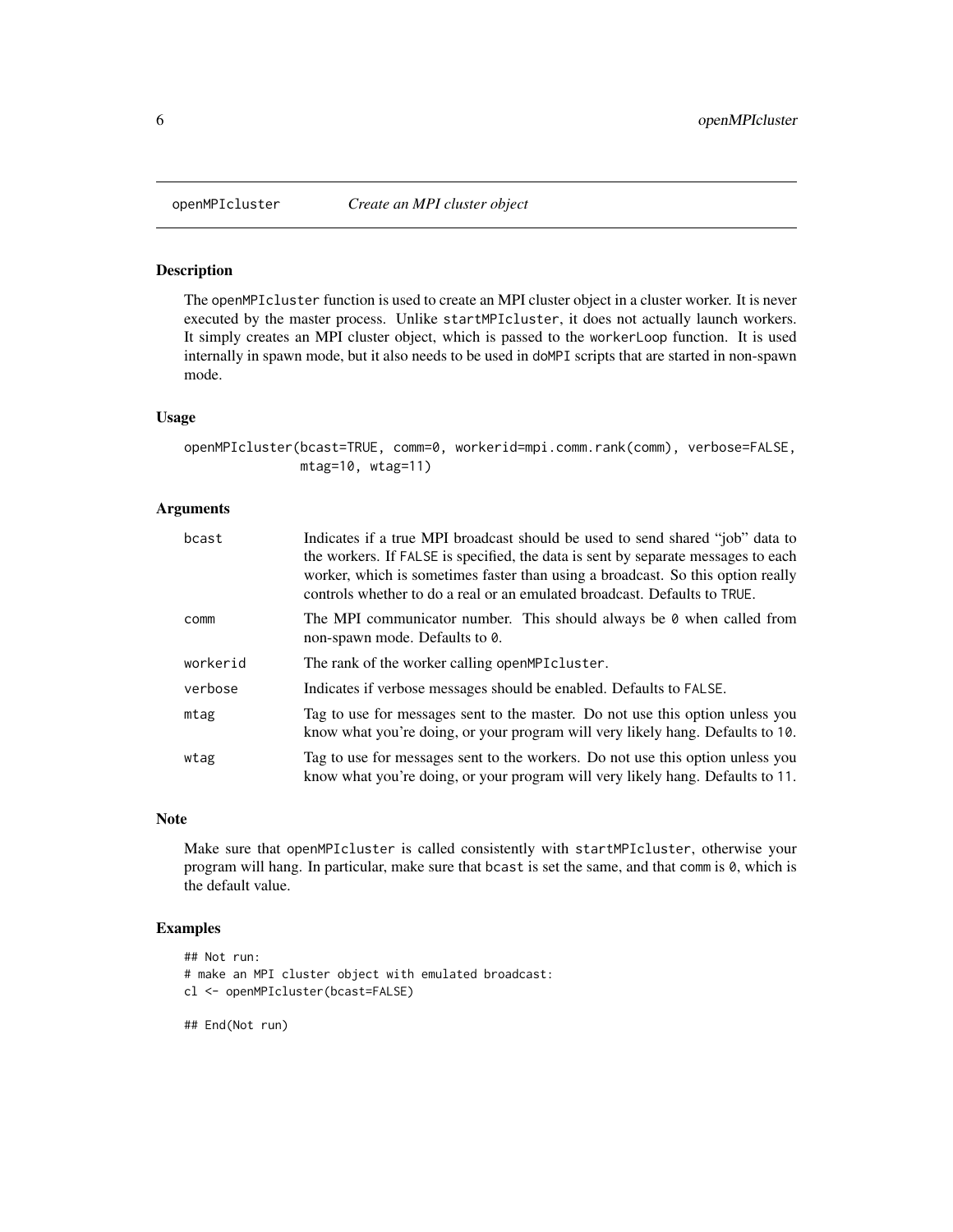<span id="page-6-0"></span>registerDoMPI *registerDoMPI*

#### Description

The registerDoMPI function is used to register doMPI with the foreach package. Specifically, you register a particular cluster object which will be used when executing the %dopar% operator. The cluster object is created using startMPIcluster.

# Usage

```
registerDoMPI(cl)
```
#### Arguments

cl The cluster object to use for parallel execution.

#### See Also

[startMPIcluster](#page-8-1)

#### Examples

```
## Not run:
# start and register an MPI cluster with two workers:
cl <- startMPIcluster(2)
registerDoMPI(cl)
```
## End(Not run)

setRngDoMPI *Setup parallel RNG on a doMPI cluster*

#### Description

The setRngDoMPI function initializes the workers of a doMPI cluster to use parallel random number generation. To do this, it uses the "L'Ecuyer-CMRG" RNG support provided by the base and parallel packages. Specifically, the nextRNGStream function is used to assign each worker in the cluster to a different stream of random numbers.

This function follows the outline presented in section 6 of the vignette for the **parallel** package written by R-Core.

Note that the goal of setRngDoMPI is to insure that the cluster workers each generate different streams of random numbers, not to insure repeatable results. For repeatable results, use the doMPIspecific seed option via the foreach .options.mpi argument. See [doMPI-package](#page-1-1) for more information.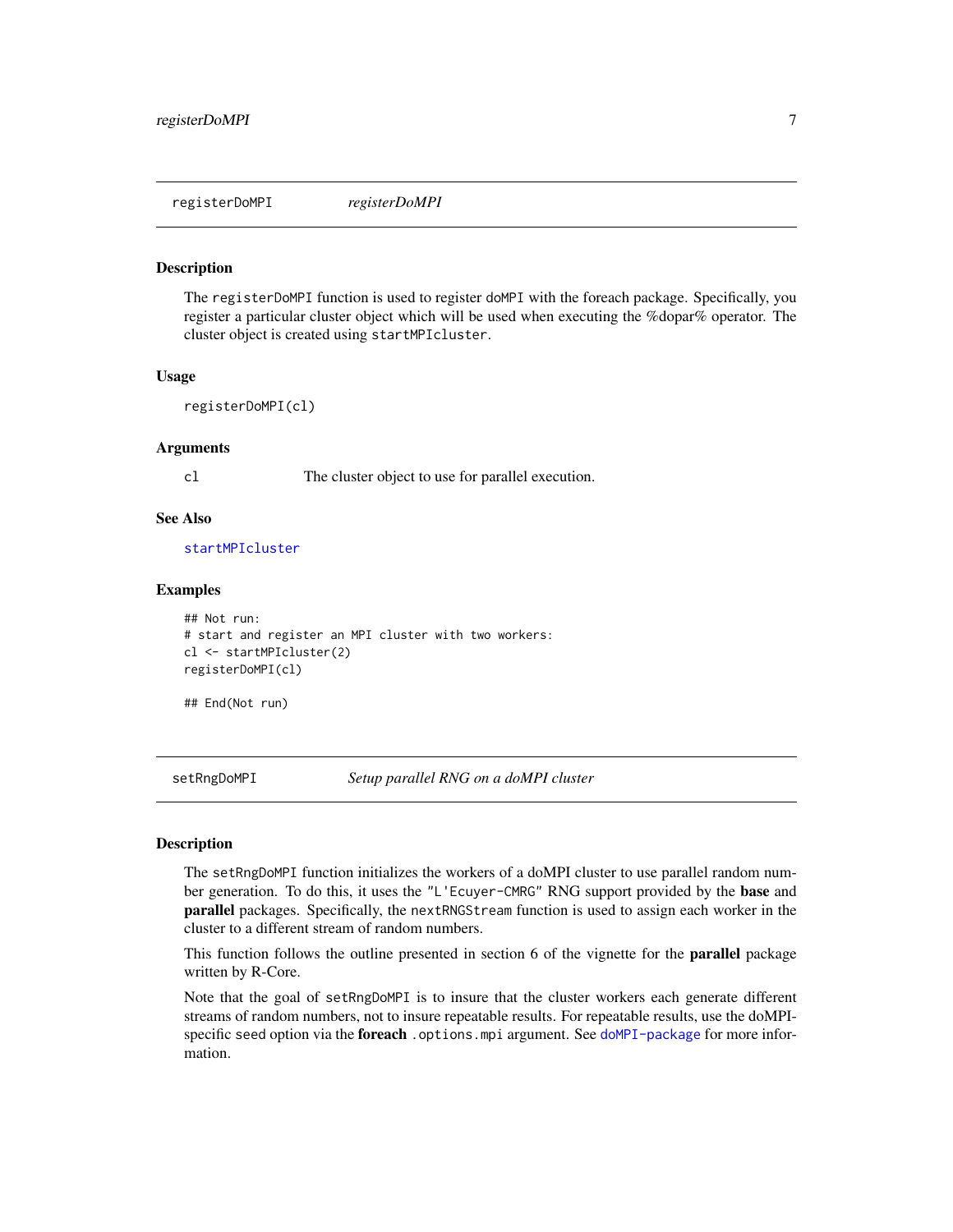# <span id="page-7-0"></span>Usage

setRngDoMPI(cl, seed=NULL)

#### Arguments

| cl   | The doMPI cluster to initialize.                                                  |
|------|-----------------------------------------------------------------------------------|
| seed | Used to seed the random number generators on the cluster workers if not NULL.     |
|      | Note that the use of seed does not guarantee repeatable results because the tasks |
|      | are not guaranteed to be repeatably executed by the same cluster workers.         |

# See Also

[doMPI-package](#page-1-1), [startMPIcluster](#page-8-1), [nextRNGStream](#page-0-0), [RNG](#page-0-0)

# Examples

```
## Not run:
cl <- startMPIcluster(count=2)
setRngDoMPI(cl, seed=1234)
```
## End(Not run)

sinkWorkerOutput *Redirect worker output to a file*

# Description

The sinkWorkerOutput function is used to redirect worker output to a file. It is intended to be used from a doMPI script that is executed in "non-spawn" mode.

#### Usage

```
sinkWorkerOutput(outfile)
```
## Arguments

outfile a character string naming the file to write to.

# Examples

```
## Not run:
sinkWorkerOutput(sprintf('worker_
```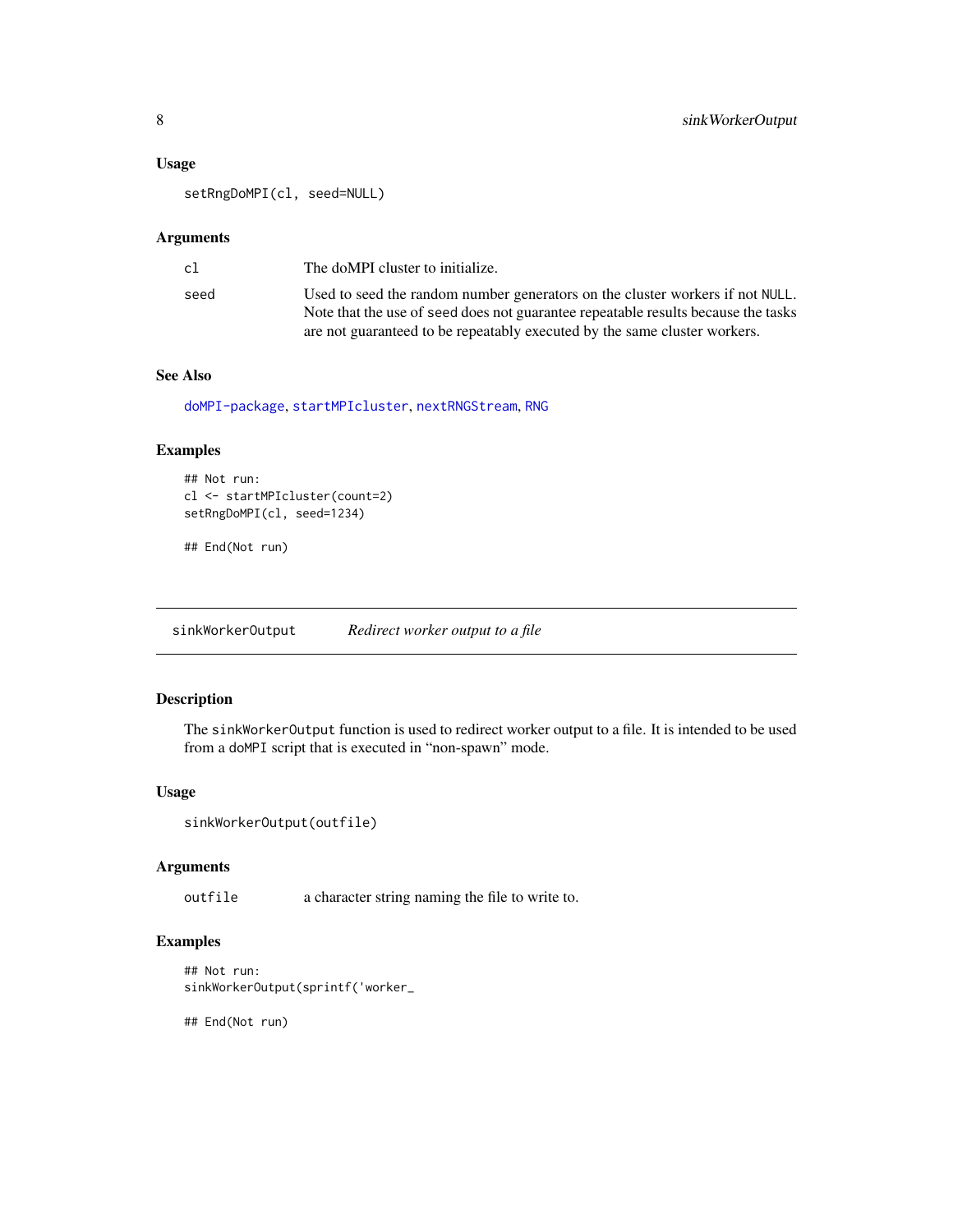<span id="page-8-1"></span><span id="page-8-0"></span>startMPIcluster *Create and start an MPI cluster*

# Description

The startMPIcluster function is used to start an MPI cluster.

# Usage

```
startMPIcluster(count, verbose=FALSE, workdir=getwd(), logdir=workdir,
                maxcores=1, includemaster=TRUE, bcast=TRUE,
                comm=if (mpi.comm.size(0) > 1) 0 else 3,
                intercomm=comm + 1, mtag=10, wtag=11,
                defaultopts=list())
```
# Arguments

| count         | Number of workers to spawn. If you start your script using mpirun, then you<br>don't really need to use the count argument, because startMPIcluster will<br>try to do something reasonable. To be more specific, if comm is 0, then it will<br>set count to mpi.comm.size(0) - 1. In fact, it is an error to set count to<br>any other value. If comm is greater than $\theta$ , it will determine the number of pro-<br>cesses to spawn by calling mpi.universe.size(). If that value is greater than<br>one, then count is set to one less. If that value is equal to one, then count is<br>arbitrarily set to 2. Note that if you've started the script without mpirun, than<br>mpi.universe.size() will always return 1, so count will default to 2. |
|---------------|----------------------------------------------------------------------------------------------------------------------------------------------------------------------------------------------------------------------------------------------------------------------------------------------------------------------------------------------------------------------------------------------------------------------------------------------------------------------------------------------------------------------------------------------------------------------------------------------------------------------------------------------------------------------------------------------------------------------------------------------------------|
| verbose       | Indicates if verbose messages should be enabled. Defaults to FALSE.                                                                                                                                                                                                                                                                                                                                                                                                                                                                                                                                                                                                                                                                                      |
| workdir       | Working directory of the cluster workers. Defaults to the master's working di-<br>rectory.                                                                                                                                                                                                                                                                                                                                                                                                                                                                                                                                                                                                                                                               |
| logdir        | Directory to put the worker log files. Defaults to workdir.                                                                                                                                                                                                                                                                                                                                                                                                                                                                                                                                                                                                                                                                                              |
| maxcores      | Maximum number of cores for workers to use. Defaults to 1.                                                                                                                                                                                                                                                                                                                                                                                                                                                                                                                                                                                                                                                                                               |
| includemaster | Indicates if the master process should be counted as a load on the CPU. This<br>will effect how many cores will be used on the local machine by mclapply, if a<br>worker process is started on the local machine. Defaults to TRUE.                                                                                                                                                                                                                                                                                                                                                                                                                                                                                                                      |
| bcast         | Indicates if a true MPI broadcast should be used to send shared "job" data to<br>the workers. If FALSE is specified, the data is sent by separate messages to each<br>worker, which is sometimes faster than using a broadcast. So this option really<br>controls whether to do a real or an emulated broadcast. Defaults to TRUE.                                                                                                                                                                                                                                                                                                                                                                                                                       |
| comm          | Communicator number to use. A value of 0 means to use non-spawn mode,<br>which means the cluster workers are started using mpirun/ortrun with more than<br>one worker. A value of 1 or more forces spawn mode. Multiple clusters can<br>be started by using different values for comm and intercomm. It defaults to 0 if<br>mpi.comm.size $(0) > 1$ , otherwise 3.                                                                                                                                                                                                                                                                                                                                                                                       |
| intercomm     | Inter-communicator number. Defaults to comm + 1.                                                                                                                                                                                                                                                                                                                                                                                                                                                                                                                                                                                                                                                                                                         |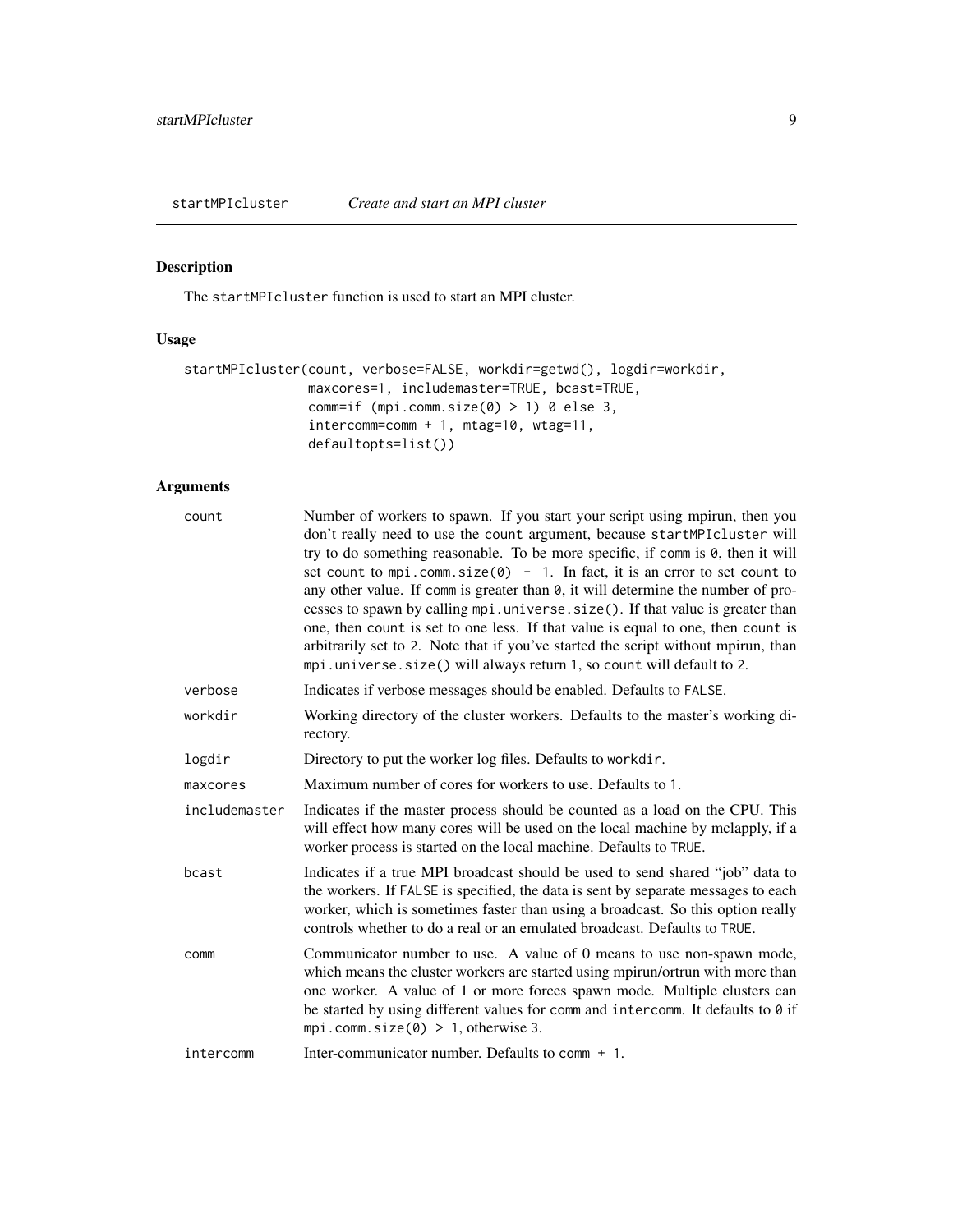| mtag        | Tag to use for messages sent to the master. Do not use this option unless you<br>know what you're doing, or your program will very likely hang. Defaults to 10.                             |
|-------------|---------------------------------------------------------------------------------------------------------------------------------------------------------------------------------------------|
| wtag        | Tag to use for messages sent to the workers. Do not use this option unless you<br>know what you're doing, or your program will very likely hang. Defaults to 11.                            |
| defaultopts | A list containing default values to use for some of the . options. mpi options.<br>These options include: chunkSize, info, profile, bcastThreshold, forcePiggyback,<br>nocompile, and seed. |

#### Note

The startMPIcluster function will return an MPI cluster object of different classes, depending on the bcast option. This is because broadcasting is implemented as a method on the MPI cluster object, and that method is implemented differently in the different classes.

Also note that the bcast option has no effect if the backend-specific forcePiggyback option is used with foreach, since "piggy-backing" is an alternative way to send the job data to the workers in separate messages.

So there are currently three ways that the job data can be sent to the workers: piggy-backed with the first task to each worker, broadcast, or sent in separate messages. Which method is best will presumably depend on your hardware and your MPI implementation.

#### Examples

```
## Not run:
# start and register an MPI cluster with two workers in verbose mode:
cl <- startMPIcluster(count=2, verbose=TRUE)
registerDoMPI(cl)
# and shut it down
closeCluster(cl)
# set the working directory to /tmp:
cl <- startMPIcluster(count=2, workdir='/tmp')
registerDoMPI(cl)
# and shut it down
closeCluster(cl)
```